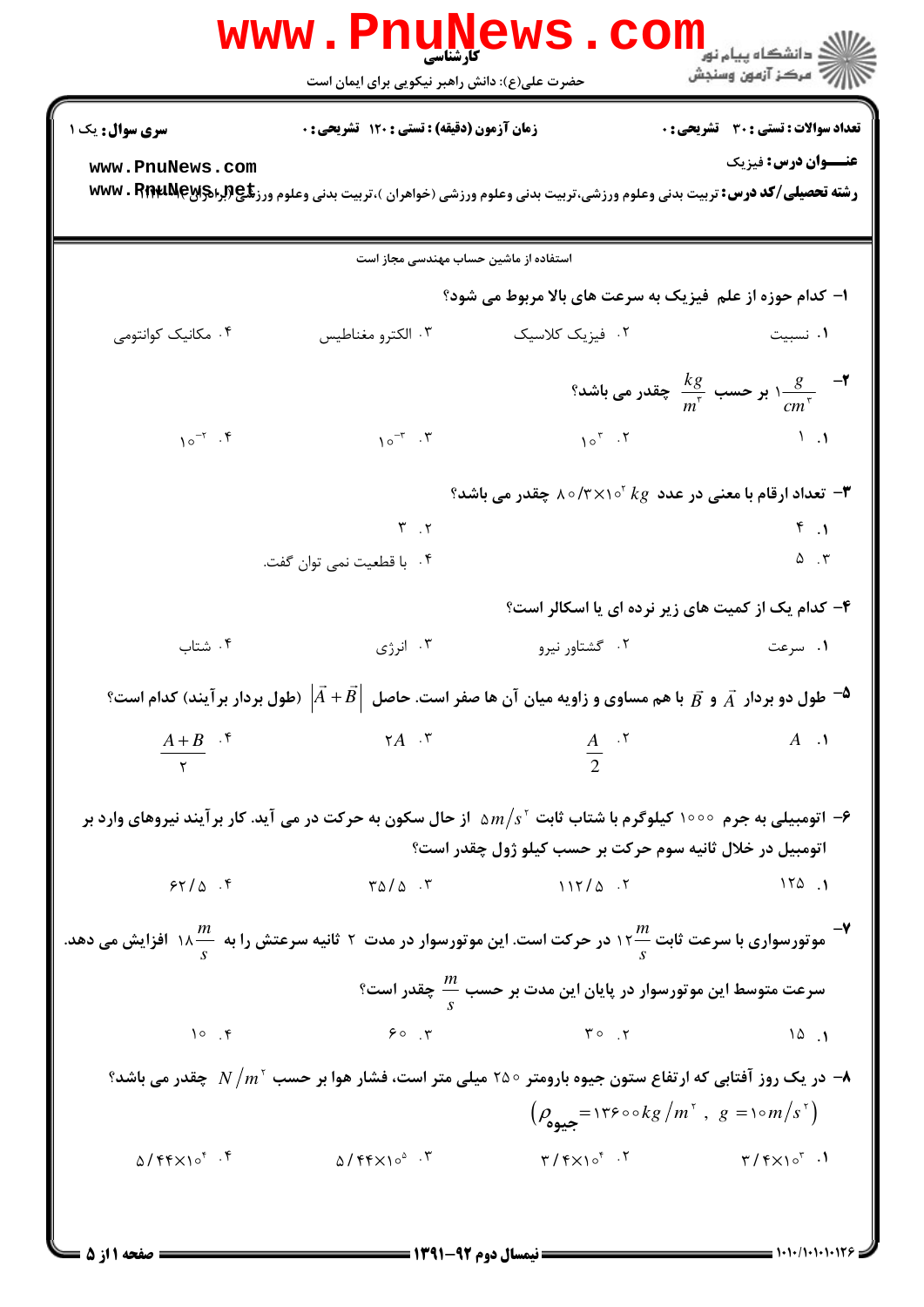|                                                                                                                                                                                                                          | <b>www.Pnune</b><br><b>کارشناسی</b><br>حضرت علی(ع): دانش راهبر نیکویی برای ایمان است                                                                                                                                     | WS.CO                           | الا دانشگاه پیام نور<br>الاستخار ازمون وسنجش                       |  |  |  |
|--------------------------------------------------------------------------------------------------------------------------------------------------------------------------------------------------------------------------|--------------------------------------------------------------------------------------------------------------------------------------------------------------------------------------------------------------------------|---------------------------------|--------------------------------------------------------------------|--|--|--|
| <b>سری سوال : ۱ یک</b><br>www.PnuNews.com                                                                                                                                                                                | زمان آزمون (دقیقه) : تستی : ۱۲۰ تشریحی : 0<br><b>رشته تحصیلی/کد درس:</b> تربیت بدنی وعلوم ورزشی،تربیت بدنی وعلوم ورزشی (خواهران )،تربیت بدنی وعلوم ورز <b>تگی(براد؟wwv . PippaNey</b>                                    |                                 | <b>تعداد سوالات : تستی : 30 ٪ تشریحی : 0</b><br>عنــوان درس: فیزیک |  |  |  |
| جسمی با سرعت اولیه $\frac{m}{s}$ ۲ از مبدا مختصات با شتاب ۴ $\frac{m}{s^{\texttt{y}}}$ شروع به حرکت می کند. تابع مکان این جسم بر حسب زمان $\frac{m}{s}$                                                                  |                                                                                                                                                                                                                          |                                 |                                                                    |  |  |  |
|                                                                                                                                                                                                                          |                                                                                                                                                                                                                          |                                 | كدام است؟                                                          |  |  |  |
| $\tau t^{\tau} + \tau t^{\tau + \tau}$                                                                                                                                                                                   | $\mathfrak{r}t^{\mathfrak{r}}-\mathfrak{r}t^{-\mathfrak{r}}$                                                                                                                                                             | $\tau t^{\tau} - \tau t^{\tau}$ | $\mathfrak{k}t+\mathfrak{r}$ .                                     |  |  |  |
| ۱۰- وزن جسمی در هوا ۵۲ نیوتن و هنگامی که کاملا در آب فرو رفته باشد، ۲۳ نیوتن می باشد، عدد وزن مخصوص جسم<br>چقدر است؟                                                                                                     |                                                                                                                                                                                                                          |                                 |                                                                    |  |  |  |
|                                                                                                                                                                                                                          | $1/99.5$ $1/199.1$                                                                                                                                                                                                       |                                 |                                                                    |  |  |  |
| ا <sup>11-</sup> گلوله ای از ارتفاع ۱۰۰ متری رها می شود. سرعت گلوله هنگام برخورد به زمین بر حسب <sup>11</sup> ۰۰ چقدر است؟<br>د                                                                                          |                                                                                                                                                                                                                          |                                 |                                                                    |  |  |  |
|                                                                                                                                                                                                                          |                                                                                                                                                                                                                          |                                 | $(g = \sqrt{m/s^2})$                                               |  |  |  |
| $\gamma \circ \sqrt{\Delta}$ .                                                                                                                                                                                           | $10\sqrt{\Delta}$ . $\sqrt{}$                                                                                                                                                                                            |                                 | 100.7                                                              |  |  |  |
| ا- ذره ای در محیط دایره ای افقی به شعاع $\,$ سانتی متر و با سرعت ثابت $m/s$ حرکت می کند. شتاب مرکز گرای ذره بر $\,$ ۲<br>حسب ' $m/s^{\tau}$ چقدر است؟                                                                    |                                                                                                                                                                                                                          |                                 |                                                                    |  |  |  |
|                                                                                                                                                                                                                          | $\lambda$ $f$ $\lambda \circ r$ $f$ $f$                                                                                                                                                                                  |                                 |                                                                    |  |  |  |
|                                                                                                                                                                                                                          | جسم A۔ با سرعت $\hat{i}+\hat{j}$ و جسم B۔ با سرعت $\hat{i}+\hat{j}$ با سرعت B۔ جسم B۔ با سرعت نسبی این دو $\vec{v}_A=\tau\hat{i}+\hat{j}$ با سرعت $\vec{v}_A=\tau\hat{i}+\hat{j}$ در حرکت هستند. اندازہ سرعت نسبی این دو |                                 |                                                                    |  |  |  |
|                                                                                                                                                                                                                          |                                                                                                                                                                                                                          |                                 | جسم نسبت به هم بر حسب $\frac{m}{s}$ چقدر است؟                      |  |  |  |
|                                                                                                                                                                                                                          | $\mathbf{r} \quad \mathbf{r} \qquad \qquad \mathbf{r} \qquad \qquad \mathbf{r} \qquad \qquad \mathbf{r} \qquad \qquad \mathbf{r} \qquad \qquad \sqrt{\Delta} \quad \mathbf{.1}$                                          |                                 |                                                                    |  |  |  |
| ۱۴- جسمی به جرم ۲ کیلوگرم از بالای یک سطح شیب دار با زاویه ۳۰ درجه و ضریب اصطکاک ۲/۰   به پایین می لغزد.<br>$\bigl( g =$ شتاب حرکت جسم بر روی سطح شیب دار بر حسب $s^{\, \mathrm{v}}$ چقدر می باشد؟ $m/s^{\, \mathrm{v}}$ |                                                                                                                                                                                                                          |                                 |                                                                    |  |  |  |
|                                                                                                                                                                                                                          | $Y/YY$ f $Y/YY. Y$ with $Y/SY. Y$                                                                                                                                                                                        |                                 |                                                                    |  |  |  |
|                                                                                                                                                                                                                          | ه - بر توپی به جرم $\kappa$ ۲ × ۱۵ $m=$ که بر روی یک سطح افقی بدون اصطکاک واقع است، نیروی افقی $N$ ۲۰ = $F$ وارد می شود.                                                                                                 |                                 | شتاب حرکت آن بر حسب $\frac{m}{\text{c}^{\gamma}}$ چقدر خواهد بود؟  |  |  |  |
|                                                                                                                                                                                                                          | 10 .4 $\frac{1}{10}$ . T $\frac{1}{10}$ . T $\frac{1}{10}$ . T $\frac{1}{10}$                                                                                                                                            |                                 |                                                                    |  |  |  |

 $=$  1+1+/1+1+1+175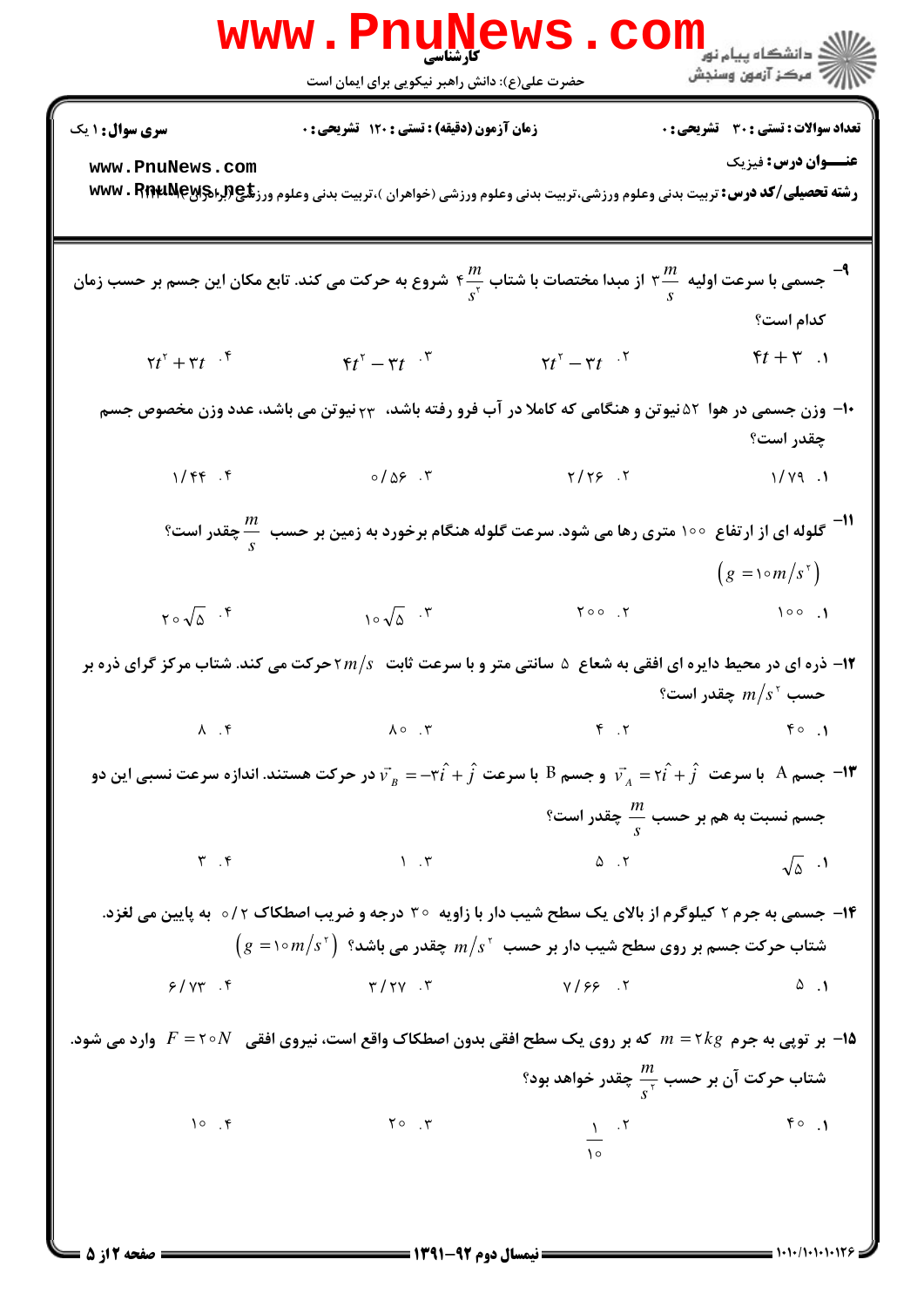|                                                                                                                                                       | کارشناسی<br>حضرت علی(ع): دانش راهبر نیکویی برای ایمان است                                                                                   |                                                                                                                                                | الاد دانشگاه پيام نو <b>ر LL</b><br>الا هرکز آزمون وسنجش |  |
|-------------------------------------------------------------------------------------------------------------------------------------------------------|---------------------------------------------------------------------------------------------------------------------------------------------|------------------------------------------------------------------------------------------------------------------------------------------------|----------------------------------------------------------|--|
| سری سوال: ۱ یک                                                                                                                                        | زمان آزمون (دقیقه) : تستی : ۱۲۰ تشریحی : ۰                                                                                                  |                                                                                                                                                | <b>تعداد سوالات : تستي : 30 ٪ تشريحي : 0</b>             |  |
| www.PnuNews.com                                                                                                                                       | <b>رشته تحصیلی/کد درس:</b> تربیت بدنی وعلوم ورزشی،تربیت بدنی وعلوم ورزشی (خواهران )،تربیت بدنی وعلوم ورز <b>شگی (براهکی www . PinruNeyr</b> |                                                                                                                                                | عنــوان درس: فیزیک                                       |  |
|                                                                                                                                                       | ۱۶– اتومبیلی با سرعت ثابت در حرکت است. اگر راننده ناگهان ترمز کند، در این صورت کدام یک از گزینه های زیر صحیح                                |                                                                                                                                                | است؟                                                     |  |
|                                                                                                                                                       | ۰۲ بر راننده نیرویی به سمت عقب وارد می شود.                                                                                                 | ۰۱ بر راننده نیرویی به سمت جلو وارد می شود.                                                                                                    |                                                          |  |
|                                                                                                                                                       | ۰۴ سرعت اتومبیل تغییر نمی کند.                                                                                                              |                                                                                                                                                | ۰۳ بر راننده هیچ نیرویی وارد نمی شود.                    |  |
| لا آپر تابه ای را با سرعت اولیه $\frac{m}{s}$ تحت زاویه ۶۰ درجه نسبت به افق پر تاب می کنیم. ارتفاع پر تابه پس از $\sim$ ۱۷ ثانیه بر $^{-1}$ ۷ $^{-1}$ |                                                                                                                                             |                                                                                                                                                |                                                          |  |
|                                                                                                                                                       |                                                                                                                                             | $\bigl(g = \mathcal{N} \circ m/s^\tau\bigr)$ حسب سانتی متر چقدر می باشد؟                                                                       |                                                          |  |
| $YY \rightarrow Y$                                                                                                                                    | $47/40$ .                                                                                                                                   | $T1/TQ \tN$                                                                                                                                    |                                                          |  |
|                                                                                                                                                       | ۱۸– دو بار الکتریکی که به ترتیب ۱ و ۲ کولن می باشند در فاصله ۲ متری از یکدیگر قرار دارند. نیروی الکتروستاتیکی بین                           | $\left(k\ = \mathsf{A} \times \mathsf{A} \circ^{\mathsf{A}} N \ .m^\mathsf{A}_{\bigcirc C^\mathsf{A}}\right)$ آن ها بر حسب نیوتن چقدر می باشد؟ |                                                          |  |
| $\frac{1}{2}$ . $\frac{1}{2}$                                                                                                                         |                                                                                                                                             |                                                                                                                                                |                                                          |  |
| <sup>19−</sup> گلوله ای تحت زاویه °ه ۶ نسبت به امتداد افق با سرعت اولیه ™۱۵۰ به طرف بالا پرتاب می شود. اندازه مؤلفه افقی                              |                                                                                                                                             |                                                                                                                                                |                                                          |  |
|                                                                                                                                                       |                                                                                                                                             | 9 سرعت در لحظه برخورد با زمین بر حسب $m/s$ چقدر است                                                                                            |                                                          |  |
| $100\sqrt{r}$ .                                                                                                                                       | 100.7<br>چتر بازی به جرم ۶۰ ⁄۶ چترش را که $k$ ۷ وزن دارد باز کرده و با سرعت ثابت ج $\frac{m}{s}$ در حال سقوط است. برآیند نیروهای $^+$       | $V \triangle \sqrt{r}$ .                                                                                                                       | $Y\Delta$ .                                              |  |
|                                                                                                                                                       |                                                                                                                                             | وارد شده به چتر باز بر حسب نیوتن چقدر است؟ ( $m/s^{\tau}$ ) ( $g = \circ m/s^{\tau}$                                                           |                                                          |  |
| ۰۴ صفر                                                                                                                                                | $\Delta \Upsilon$ . $\Upsilon$                                                                                                              | $Y \circ Y$                                                                                                                                    | 900.1                                                    |  |
|                                                                                                                                                       |                                                                                                                                             |                                                                                                                                                | <b>۲۱</b> - واحد کار در دستگاه <b>SI</b> کدام است؟       |  |
| $N.kg \cdot$                                                                                                                                          | $N \cdot m^2 \cdot \tilde{N}$                                                                                                               | $k g \frac{m^2}{s^2}$                                                                                                                          | $kg \frac{m}{s}$ <sup>.</sup>                            |  |
|                                                                                                                                                       | ۲۲- گلوله ای را به نخی بسته و آن را در یک مسیر دایره ای روی سطح افق دوران می دهیم. درباره کار انجام شده توسط نیروی                          |                                                                                                                                                | کشش نخ چه می توان گفت؟                                   |  |
|                                                                                                                                                       | ۰۲ مقداری مثبت                                                                                                                              |                                                                                                                                                | ۰۱ صفر                                                   |  |
|                                                                                                                                                       | ۰۴ بستگی به مقدار نیروی کشش و شعاع دوران دارد.                                                                                              |                                                                                                                                                | ۰۳ مقداری منفی                                           |  |
| = صفحه 3 از 5                                                                                                                                         | <b>==</b> نیمسال دوم 92-1391 <del>======</del>                                                                                              |                                                                                                                                                |                                                          |  |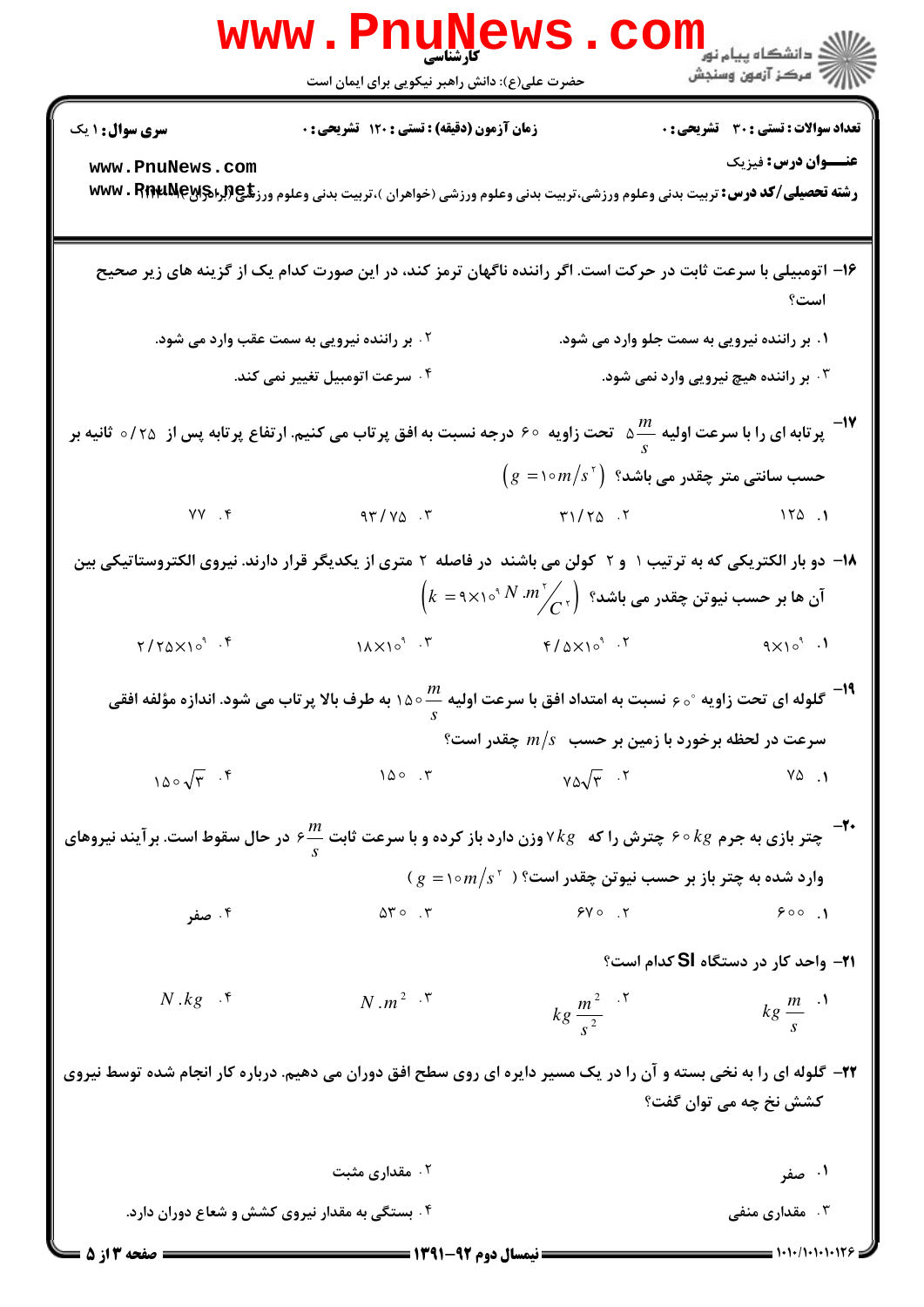|                                                                                                                                                                                                                                                                                                                                                                                                    | www.Pnunews.<br>کارشناسی<br>حضرت علی(ع): دانش راهبر نیکویی برای ایمان است                                                                                                                                                                                                                                                                                                                                                                                            |                     | الله دانشگاه پیام نور COM<br>الله عرکز آزمون وسنجش |  |  |
|----------------------------------------------------------------------------------------------------------------------------------------------------------------------------------------------------------------------------------------------------------------------------------------------------------------------------------------------------------------------------------------------------|----------------------------------------------------------------------------------------------------------------------------------------------------------------------------------------------------------------------------------------------------------------------------------------------------------------------------------------------------------------------------------------------------------------------------------------------------------------------|---------------------|----------------------------------------------------|--|--|
| <b>سری سوال : ۱ یک</b>                                                                                                                                                                                                                                                                                                                                                                             | زمان آزمون (دقیقه) : تستی : ۱۲۰ تشریحی : 0                                                                                                                                                                                                                                                                                                                                                                                                                           |                     | <b>تعداد سوالات : تستی : 30 - تشریحی : 0</b>       |  |  |
| www.PnuNews.com                                                                                                                                                                                                                                                                                                                                                                                    | <b>رشته تحصیلی/کد درس:</b> تربیت بدنی وعلوم ورزشی،تربیت بدنی وعلوم ورزشی (خواهران )،تربیت بدنی وعلوم ورز <b>تلچ(برادMwv . RffruNeyg</b>                                                                                                                                                                                                                                                                                                                              |                     | <b>عنـــوان درس:</b> فیزیک                         |  |  |
| ۹/۳ $\frac{kcal}{gr}$ چند ساعت باید با فعالیت $\frac{kcal}{\text{min}}$ ۱۵ کار کنیم تا $\frac{kcal}{\text{min}}$ ۴/۵۴ چربی از دست بدهیم؟ (ارزش کالریک چربی $\frac{kcal}{gr}$ ۹/۴                                                                                                                                                                                                                   |                                                                                                                                                                                                                                                                                                                                                                                                                                                                      |                     |                                                    |  |  |
|                                                                                                                                                                                                                                                                                                                                                                                                    | $\begin{array}{ccccccccccccccccc}\n\text{AF} & \text{AF} & \text{AF} & \text{AF} & \text{AF} & \text{AF} & \text{AF} & \text{AF} & \text{AF} & \text{AF} & \text{AF} & \text{AF} & \text{AF} & \text{AF} & \text{AF} & \text{AF} & \text{AF} & \text{AF} & \text{AF} & \text{AF} & \text{AF} & \text{AF} & \text{AF} & \text{AF} & \text{AF} & \text{AF} & \text{AF} & \text{AF} & \text{AF} & \text{AF} & \text{AF} & \text{AF} & \text{AF} & \text{AF} & \text{AF$ |                     | است)                                               |  |  |
|                                                                                                                                                                                                                                                                                                                                                                                                    | <b>۳۴</b> − دمای جسمی ۳۵ درجه سانتی گراد کاهش یافته است. دمای این جسم چند درجه فارنهایت کاهش یافته است؟                                                                                                                                                                                                                                                                                                                                                              |                     |                                                    |  |  |
|                                                                                                                                                                                                                                                                                                                                                                                                    | $55.7$ $50.7$ $50.7$ $50.7$                                                                                                                                                                                                                                                                                                                                                                                                                                          |                     |                                                    |  |  |
| ۲۵− ً مقداری یخ صفر درجه سانتی گراد را در ظرف آبی محتوی ۱۳۵⊙ کیلوگرم آب ۲۷ درجه سانتی گراد قرار می دهیم. پس<br>از رسیدن یخ به دمای تعادل هنوز مقداری یخ در ظرف باقی می ماند. اگر از ظرفیت گرمایی ویژه ظرف صرفنظر کنیم و هیچ<br>گرمایی به محیط داده نشود، جرم یخ ذوب شده بر حسب گرم چقدر می باشد؟<br>$\left(L_f = r/r \Delta \times 10^8 \frac{J}{kg}$ , $c = r \Delta \frac{J}{kg \circ C}\right)$ |                                                                                                                                                                                                                                                                                                                                                                                                                                                                      |                     |                                                    |  |  |
|                                                                                                                                                                                                                                                                                                                                                                                                    | $P. P$ (1) A $P. P$ (1) A $P. P$ (1) A $P. P$                                                                                                                                                                                                                                                                                                                                                                                                                        |                     |                                                    |  |  |
|                                                                                                                                                                                                                                                                                                                                                                                                    | ۲۶- برای کنترل دمای کوره های صنعتی بیشتر از چه دماسنجی استفاده می شود؟                                                                                                                                                                                                                                                                                                                                                                                               |                     |                                                    |  |  |
| ۰۴ گازی با حجم ثابت                                                                                                                                                                                                                                                                                                                                                                                | ۰۳ ترموکوپل                                                                                                                                                                                                                                                                                                                                                                                                                                                          | ۰۲ الکلی            | ۰۱ جیوه ای                                         |  |  |
|                                                                                                                                                                                                                                                                                                                                                                                                    | ۲۷- کودک برهنه ای در اتاق تاریک سردی ایستاده است. انتقال گرما از بدن کودک به چه طریقی صورت می گیرد؟                                                                                                                                                                                                                                                                                                                                                                  |                     |                                                    |  |  |
| ۰۴ رسانش و همرفت                                                                                                                                                                                                                                                                                                                                                                                   | ۰۳ رسانش                                                                                                                                                                                                                                                                                                                                                                                                                                                             | ۰۲ تابش             | ۱. همرفت                                           |  |  |
|                                                                                                                                                                                                                                                                                                                                                                                                    |                                                                                                                                                                                                                                                                                                                                                                                                                                                                      |                     | <b>۲۸</b> – کدام گزینه صحیح است؟                   |  |  |
|                                                                                                                                                                                                                                                                                                                                                                                                    | $\,$ ۰۱ فشار ناشی از یک شاره در ظرفی به شکل دلخواه در عمق $\,$ $\,$ مستقل از شکل ظرف است. $\,$                                                                                                                                                                                                                                                                                                                                                                       |                     |                                                    |  |  |
| فشار ناشی از یک شاره در ظرفی به شکل دلخواه در عمق $h$ به شکل ظرف بستگی دارد. $^\prime$                                                                                                                                                                                                                                                                                                             |                                                                                                                                                                                                                                                                                                                                                                                                                                                                      |                     |                                                    |  |  |
|                                                                                                                                                                                                                                                                                                                                                                                                    | فشار ناشی از یک شاره در ظرفی به شکل دلخواه در دو نقطه با عمق یکسان $h$ باهم برابر بوده و به شکل ظرف بستگی دارد. $^\circ$                                                                                                                                                                                                                                                                                                                                             |                     |                                                    |  |  |
|                                                                                                                                                                                                                                                                                                                                                                                                    | فشار ناشی از یک شاره در ظرفی به شکل دلخواه در دو نقطه با عمق یکسان $h$ باهم برابر نبوده و به شکل ظرف بستگی ندارد. $^\dagger$                                                                                                                                                                                                                                                                                                                                         |                     |                                                    |  |  |
| ۲۹- کدام وسیله برای تشخیص و مطالعه بارهای الکتریکی به کار می رود؟                                                                                                                                                                                                                                                                                                                                  |                                                                                                                                                                                                                                                                                                                                                                                                                                                                      |                     |                                                    |  |  |
| ۰۴ میله ابونیتی                                                                                                                                                                                                                                                                                                                                                                                    | ۰۳ الکتروسکوپ                                                                                                                                                                                                                                                                                                                                                                                                                                                        | <b>7. كره رسانا</b> | ۱. سیم مسی                                         |  |  |
| <b>= صفحه 4 از 5 =</b>                                                                                                                                                                                                                                                                                                                                                                             | <b>ـــــ ن</b> یمسال دوم ۹۲-۱۳۹۱ <b>ـــــ</b>                                                                                                                                                                                                                                                                                                                                                                                                                        |                     | $=$ $\frac{1}{11}$ $\frac{1}{11}$                  |  |  |